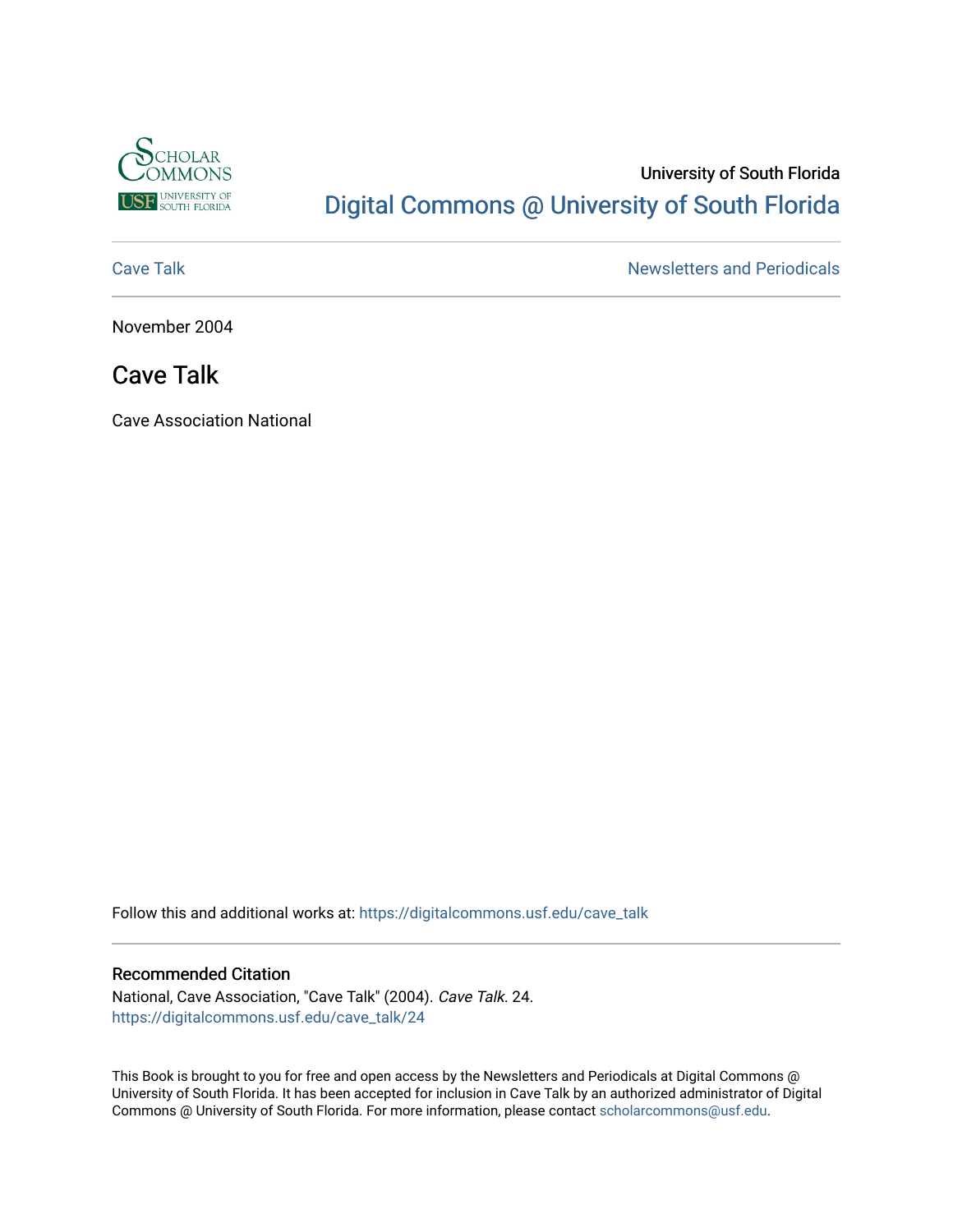

#### **National Caves Association**

**Susan Berdeaux, Coordinator** P.O. Box 280 Park City, KY 42160 susan@cavern.com 866-552-2837 (toll free) 270-749-2428 (fax)

**November 2004** 

# OFFICERS:

**President**: **John Sagendorf** Howe Caverns, NY 518-296-8900 johns@howecaverns.com

----------------------------------------------------------------------------------------- **Vice President**: **Brad Wuest** Natural Bridge Caverns, TX 210-651-6101 bwuest@naturalbridgecaverns.com

----------------------------------------------------------------------------------------- **Secretary Treasurer**: **Susan Berdeaux** Diamond Caverns, KY 866-552-2837 susan@cavern.com

----------------------------------------------------------------------------------------- **Past President**: **Richard (Dick) Bell** Seneca Caverns, OH 419-483-6711 senecacaverns@yahoo.com

#### ----------------------------------------------------------------------------------------- REGIONAL DIRECTORS

**Region One**:

(CT, DE, ME, MA, NH, NJ, NY, PA,RI,VT) **Ann Molosky** - Lincoln Caverns, PA 814-643-0268 info@lincolncaverns.com

----------------------------------------------------------------------------------------- **Region Two**: (MD, VA, WV, KY) **Gary Berdeaux** - Diamond Caverns, KY 270-749-2233 gary@diamondcaverns.com

----------------------------------------------------------------------------------------- **Region Three**: (IN, MI, OH) **Claudia Yundt** - Squire Boone Caverns, IN 812-732-4382 claudia@squireboone.com

**Region Four**: (AR, IL, IA,MO, MS, LA ) **Steve Thompson** - Fantastic Caverns, MO 417-833-2010

sthompson@fantasticcaverns.com

-----------------------------------------------------------------------------------------

----------------------------------------------------------------------------------------- **Region Five**: (MT, WY, NE, MN, WI) **Joe Klimczak** - Cave of the Mounds, WI 608-437-3038 joe@caveofthemounds.com

----------------------------------------------------------------------------------------- **Region Six** : (WA, ID, OR, NV, CA, HI, AK) **Bruce Brand** – Moaning Cavern 209-736-2708 troll5@goldrush.com

**Region Seven: (UT, CO, AZ, NM, SD, ND) Steve Beckley** - Glenwood Caverns, CO 800-530-1635 mantapet@aol.com

----------------------------------------------------------------------------------------- **Region Eight**: (TX, OK, KS) **Michelle Devaney** - Longhorn Caverns, TX 830-598-CAVE

michelle@longhorncaverns.com -----------------------------------------------------------------------------------------

**Region Nine**: (AL, FL, GA, NC, SC, TN, PR) **Jack Steiner Jr.** - Ruby Falls, TN 423-825-1958 jackjr@rubyfalls.com -----------------------------------------------------------------------------------------

**International**: **Jeanne Gurnee** - TN 615-264-0019 jgurnee@aol.com

-----------------------------------------------------------------------------------------

#### **CONVENTION 2004**

Well!!! We didn't just have a meeting this year, we had an experience!!! The Perry's Cave family, staff and community rolled out the red carpet for us and could not have done a better job. After a devastating end of the season, Put-in-Bay rallied and welcomed us with open arms. Fully half of our member caves were in attendance, which is a great turnout. Our heartfelt thanks and appreciation go to the entire Duggan family – Skip, Sharon, Chip, DeeDee, and Mike, to Pinky Batt and his crew at Perry's, to Louis Heineman and his family and staff at Heineman Winery – Crystal Cave, to Mike's dad, Bob (for his help AND entertainment!) and to the entire town! Our accommodations were comfortable, the food divine (is anyone else



craving lobster bisque or walleye chowder?? And who will forget that chocolate fountain?!?!) and the fellowship superb. It was one of those conventions we'll be talking about for years.

Thanks also to our pre-and post-convention hosts – Dick and Denise Bell at Seneca Caverns, Max, Vivian and Eric Evans at Ohio Caverns, and Olentangy Indian Caverns. Many members made the effort to visit the neighboring caves.

#### **FROM DICK BELL**

"For the benefit of those who visited Seneca prior to the NCA meeting, please note: my plumber, the one with a brain, restored the water system to its normal configuration, thus removing the 280 feet of temporary wiring strung all through the cave. The original wiring was fine so there was no need to do what the mental-midget did! Such is life! All's well, that ends well".

#### **CONVENTION 2005**

Plans are already underway for next year's meeting, to be held in Bowling Green, Kentucky, October  $17<sup>th</sup> - 21<sup>st</sup>$ , 2005. Mark your calendars now! Your hosts will be Lost River Cave and Valley, Mammoth Cave National Park and Diamond Caverns. The convention will be structured a little differently. **Executive committee, regional directors and committees, please plan to arrive on Sunday, October 16 – we will be meeting**  during the day on Monday, the 17<sup>th</sup> during registration. This will allow better participation during the rest of the convention and still leave some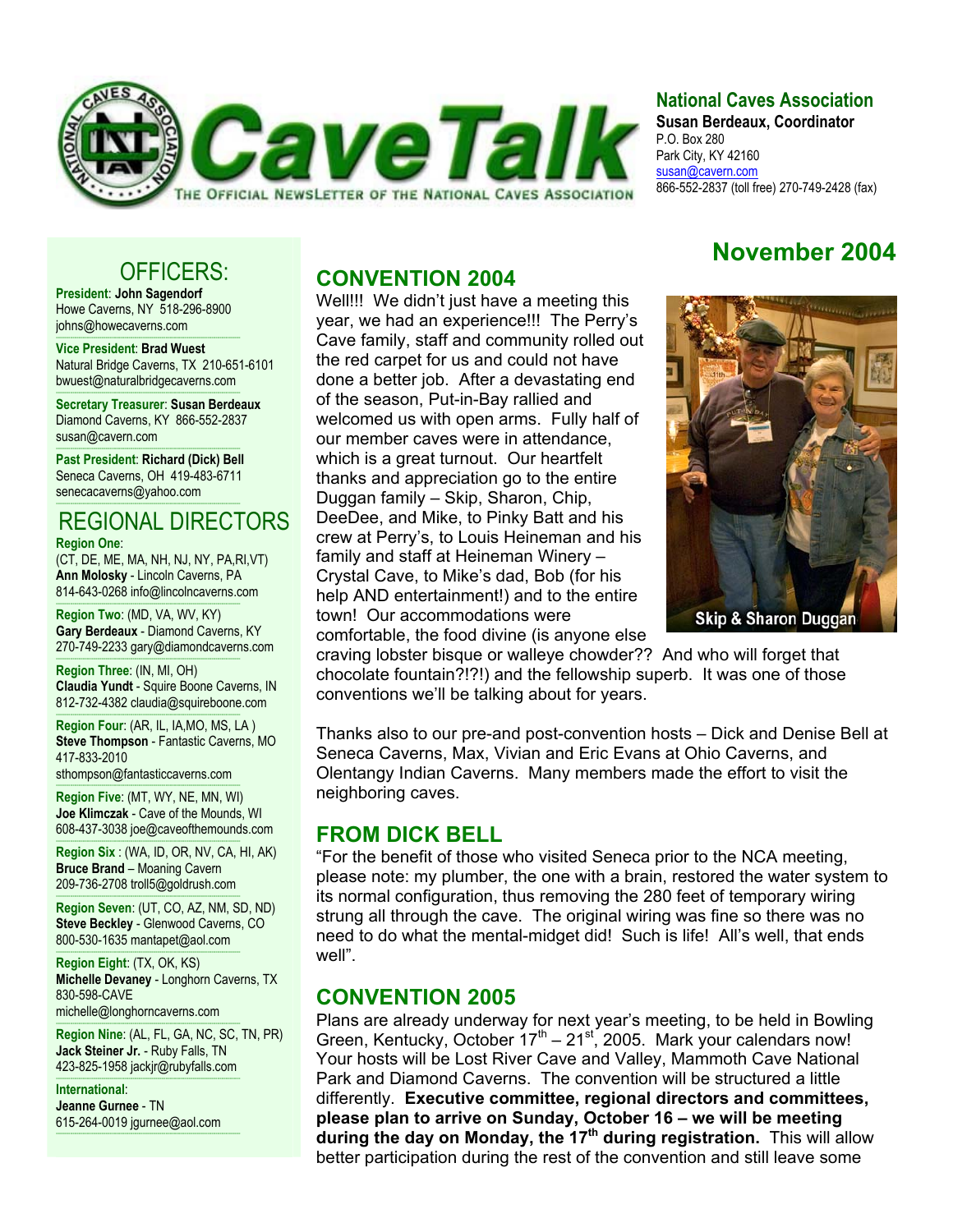time for brief meetings if necessary. We will also be holding our business meeting in two parts. The first portion will include any new business that may need a vote at the second portion. This will allow time for discussion among members and for any questions to be asked of the board before calling for a vote.

We will be headquartered at the Holiday Inn University Plaza, 1021 Wilkinson Trace, in Bowling Green. Phone number is 270-745-0088. Rates are \$85.00 per night and reservations can be made starting immediately. Tentative agendas will be available after the first of the year. With Mammoth Cave serving as one of the hosts, we are hoping for more participation from our other state and federal members. Early agendas will give everyone time to plan, both for time and budget purposes. Stay tuned for further updates!

## **EXECUTIVE COMMITTEE MEETING**

The executive committee plans to meet in early February 2005. If any member has questions or concerns they would like the committee to address, please notify any member of the board.

## **GIFT SHOP ITEMS**

Allen Mathis says if we don't stock up on the following items, we'll be sorry!! Five-color flashing mouthpiece cost - \$.92 - .70 each, depending on quantity Flashing pacifier cost - \$.60 each Vendor – Gloworks 15715 Martin Rd Roseville, MI 48066

## **EVENTS**

800-809-4569

On September 11, the world's first underground Duck Race was held at Howe Caverns. Starting on the underground Lake of Venus, and led by the official "pace duck", sponsored by Howe Caverns, the race will follow a half-mile course through the cave before emptying into the finish line. Race organizers estimate the ducks will take six weeks to complete the course. The winner will be announced in the next edition of Cave Talk – we'll see if the race was all it was "quacked" up to be (yes, the editor DID hear that collective groan!).

#### **NEW PARTNERSHIP**

On August 18, 2004, the new Mammoth Cave International Center for Science and Learning, a new far-reaching partnership between Mammoth Cave National Park and Western Kentucky University was dedicated at the site. This unique facility – laboratory, classrooms and housing – will bring together top-notch scientific talent with unparalleled natural resources. Mammoth Cave is the longest known cave system in the world at 365 miles. Students of all ages will work handson with world-class scientists to explore mysteries of cave and karst life through scientific research. The program, located in the park's Maple Springs complex, was established with

funding provided through a \$225,000 federal appropriation secured by U.S. Senator Mitch McConnell. Senator McConnell was present at the dedication along with Gary Ransdell, president of Western Kentucky University, LaJuana Wilcher, Kentucky Secretary of Environmental Protection and Ron Switzer, Superintendent, Mammoth Cave National Park.



On Saturday, October 30, game winners on Michael Feldman's Public Radio International radio program, "What Do You Know?" were rewarded with trips to Cave of the Mounds and gemstones to mine. What a fantastic way to receive nationwide publicity for your cave! Ann and Joe, we'll be anxious to hear how many visitors tell you they heard the cave mentioned. *(Thanks to Stan Sides, Diamond Caverns KY for this submission).*





**MICHAEL**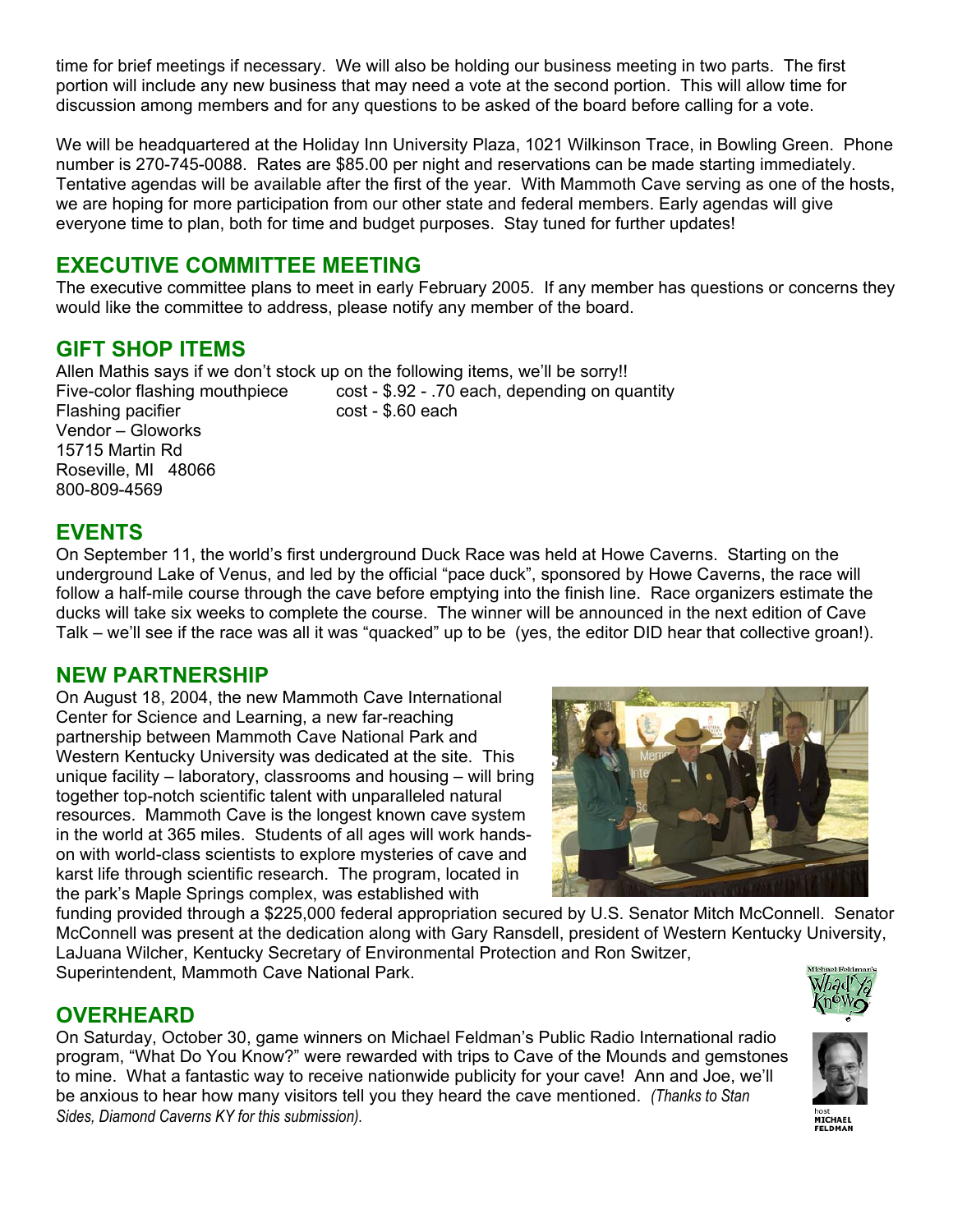#### **IN PRINT**

Bluespring Caverns was listed as one of "Fifty-nine jaw-dropping roadside attractions" in a pullout section of the October 2004 issue of Budget Travel Magazine. The caverns also became a wayside stop for some of the 200 riders in the September TRIRI Bicycle Tour, sponsored by Indiana State Parks.

The Missouri Caves Association sent out a press release on the new "Explore Missouri", the cave state's cooperative billboard program. Two newspapers picked up the release. The News Leader in Springfield did a two-page spread in their Sunday edition and the Lake Sun Leader in Camdenton also printed a feature in the weekend section. Steve Thompson said, "the more about caves in the press, the better it is for all the caves". The Standard Democrat, Sikeston, MO also printed the release on September 15.

Colorado Country Life, the publication of the Colorado Rural Electric Association, had a cover photo of Glenwood Caverns and a feature article on exploring caves. It was written by Rick Rhinehart, longtime friend and caver of both Cave of the Winds and Glenwood Caverns, and accompanied by photos of both caves.

The September edition of Kentucky Living featured an article on Lost River Cave & Valley, with a photo by Gary Berdeaux. The article also listed hours and admission information for Crystal Onyx, Diamond Caverns, Hidden River, Kentucky Caverns and Mammoth Cave National Park.

Geico Direct, Geico Insurance Co magazine for customers, featured caves in their fall issue. The headline article, "Captivating Caves", features Howe Caverns on the cover and five pages of copy. Featured in the article are Blanchard Springs Caverns, Oregon Caves National Monument, Natural Bridge Caverns, Howe Caverns, Carlsbad Caverns, Timpanogos Cave, Jewel Cave and Luray Caverns, accompanied by fifteen photos of the different caves. This wonderful feature on caves is presented to all Geico's hundred of thousands pf customer households nationwide. As an industry, we are indeed fortunate to enjoy the focus provided by this respected company. *Credit for this submission goes to NCA President John Sagendorf – thanks, John!*

## **AWARDS**

On September 28, National Parks Director Fran Mainella came to Mammoth Cave National Park to present the "Superintendent's Friends of the Park" award to Gary Berdeaux of Diamond Caverns. Superintendent Ron Switzer said the awards are given to those "kinds of folks who go out of their way to help us everyday". He referred to Gary as a "tremendous partner and an extraordinary neighbor" to MCNP. Gary was extremely pleased and proud to receive the award and marks the occasion as one of the only times anyone has EVER seen him speechless!!

## **ALPHA RADIATION PROJECT**

At the convention Tom Aley of Ozark Underground Laboratory reported that progress with the Alliance Agreement between OSHA and OUL to benefit NCA member caves was remarkable, stating that OSHA is very pleased with the direction of the work and the total support of NCA members. President John Sagendorf will travel to OUL for a November 29 meeting with Tom Aley and OSHA representatives. John will personally carry the message of the NCA's support of the Alliance Agreement and commitment to reducing employee and guest alpha radiation exposures levels to As Low As Reasonably Attainable (ALARA) through individual Cave Radiation Management Plans.

Tom Aley is most pleased with the cooperation and enthusiasm shown by OSHA for the attention this issue us receiving. We are hopeful for OSHA's acceptance of the concept of individual Cave Radiation Management Plans in the near term. There will be a more full report after the November 29 meeting. In the same vein, because each cave will need to develop their own individual Management Plan, it will be necessary for Tom to



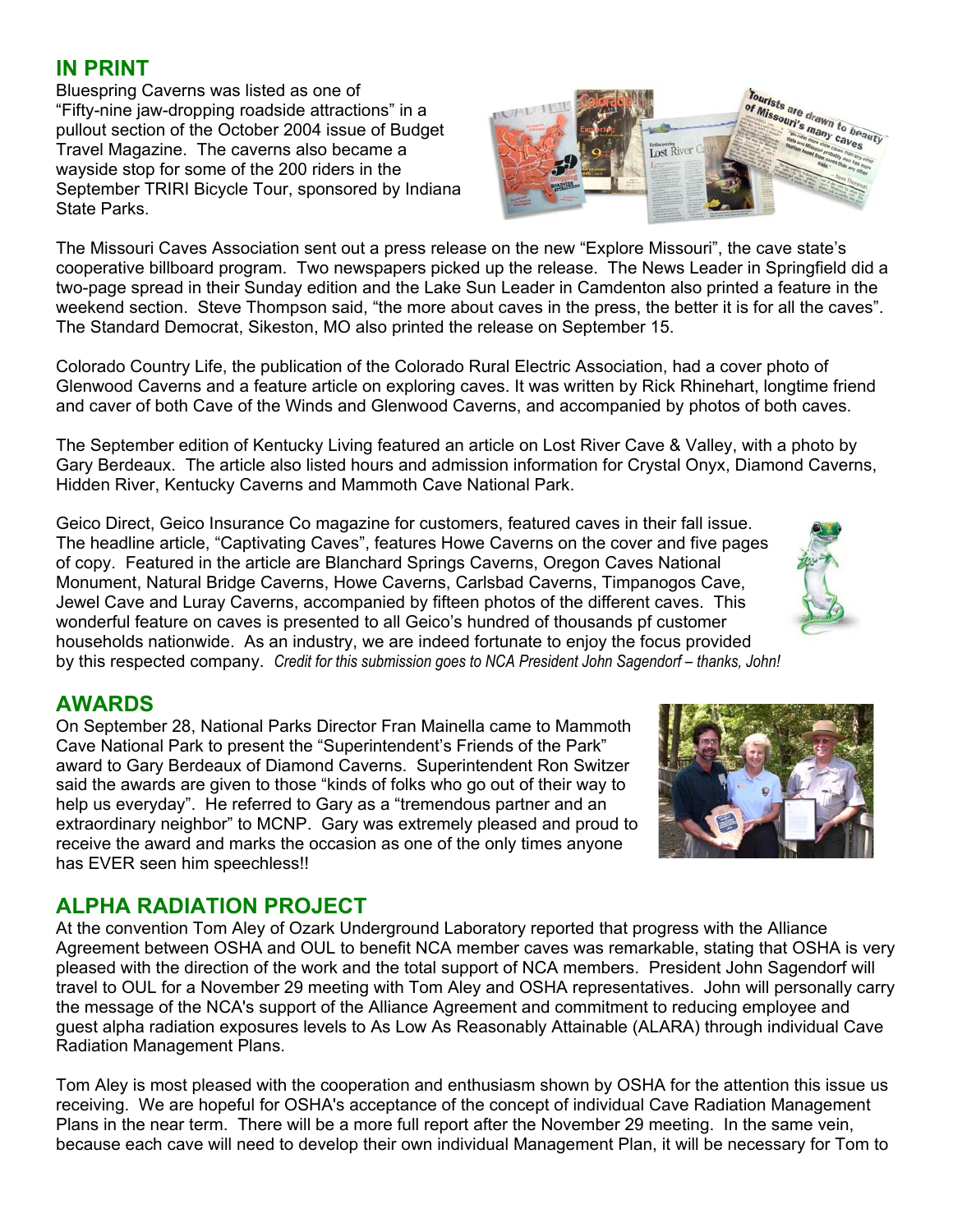visit and test each cave for radon in order to provide base line levels upon which caves will base their Management Plans. By vote, the members present at the NCA annual meeting approved an extension of the study agreement with Ozark Underground Laboratories and the necessary funding to complete the expanded project. To accomplish the funding, one additional year of payments, in the current amount, will be required from each cave.

#### INSURANCE MESSAGE FROM NCA PRESIDENT AND ARTHUR J. GALLAGHER INSURANCE BROKERS IN THE SPOTLIGHT

This information pertains to all NCA members whether or not you participate in the NCA insurance program. Over the past several weeks you have undoubtedly become aware of the allegations levied at insurance brokers by Elliott Spitzer, Attorney General of the State of New York. Attorney General Spitzer alleges that certain brokers follow business practices, which allow the broker to profit by steering clients to higher premium carriers (and therefore higher commissions for the broker).

Most of the focus has been on Marsh & McLennan, and others. At this point, Arthur Gallagher and Company has not been included in the investigation.

With Arthur J. Gallagher and Company as the broker for the NCA Insurance Program, it is important that you are aware of the facts in this investigation and aware of Gallagher's position and statements regarding this situation. In the information, which follows, you will see two separate messages from Pat Gallagher, Chief Executive Officer of Arthur J. Gallagher and Company. Pat's messages speak for themselves.

We at the NCA appear to be fortunate to have a relationship with a most responsible broker who has stated solid business practices and is willing to make public their position.

If you have or receive any questions or concerns, please contact John Sagendorf as NCA President and chair of the NCA Insurance Committee, any of the NCA officers, members of the Insurance Committee or your NCA insurance committee representative, or members of the Gallagher NCA Insurance Team. Important contacts are listed below.

John Sagendorf, NCA President & Insurance Committee: johns@howecaverns.com Keith Dobrolinsky: keith\_dobrolinsky@ajg.com Brad Wuest, NCA VP: <u>bwuest@naturalbridgecaverns.com</u> Beth Kawell: <u>beth\_kawell@ajg.com</u><br>Dick Bell, NCA Past President: <u>senecacaverns@hmcltd.net</u> Beth Kawell: beth\_kawell: blake\_rutkowski@aig.com Dick Bell, NCA Past President: senecacaverns@hmcltd.net Susan Berdeaux, Secretary/Treasurer: susan@cavern.com

This information is provided to assist NCA members. We hope you find it useful.

John D. Sagendorf NCA President and Insurance Committee Chair

#### **Following are two messages from Pat Gallagher sent to members of his company and clients.**

*(1)* "Earlier this year, the Office of the Attorney General of the State of New York began an investigation into the business activities of the insurance industry and served subpoenas to a number of insurance brokers and companies. Last week, the New York Attorney General filed a lawsuit against Marsh & McLennan, the world's largest insurance broker, generally alleging that Marsh operated under a business model that did not put the interests of its clients first. This lawsuit has received considerable press coverage and the Attorney General has made statements that other insurance brokers and companies may be named in similar suits. As of today, Gallagher has not received a subpoena from, nor been named in a lawsuit by, the Office of the Attorney General of the State of New York.

Gallagher's business model is structured to enable our producers and account managers to put the interests of our clients first. This is reinforced in the following ways: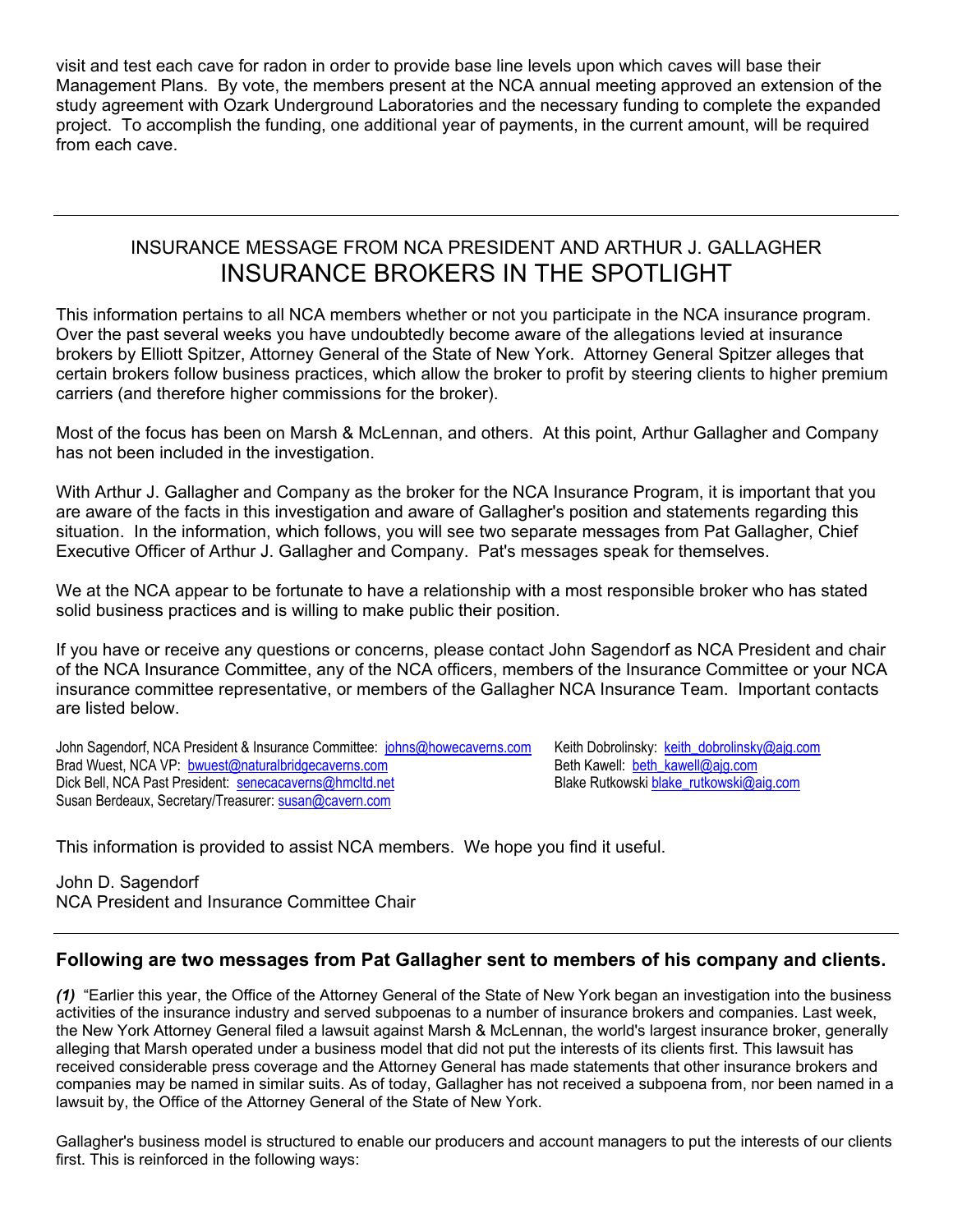- Our Mission Statement states that Gallagher succeeds by placing the needs of our clients first.

- We have professional standards in place that govern how we interact with our clients and the insurance companies. These standards are reviewed and updated often and we audit our compliance with those standards frequently.

- The Gallagher Code of Conduct requires that we conduct ourselves professionally and ethically.

- And, the Gallagher Way spreads the word about our Shared Values -- it is our culture to operate under the highest moral and ethical behavior.

We spend considerable time and energy conveying to our employees that we must do the right thing for our clients, even if it means less profits for Gallagher. When we conducted our employee survey a year ago, 92% of our employee respondents said they understood that our clients come first. Whenever an employee does not act in a manner that is consistent with our tenets, we deal with the situation immediately. If you are aware of any incident or behavior that does not fall within these standards, please call our confidential Ethics Hotline at 888-878-6236.

As part of questioning Marsh's business model, the lawsuit generally alleges that Marsh profited through excess contingent commission revenues it received as a result of alleged inappropriate business practices. The lawsuit alleges, and subsequent public information clarifies, that in 2003 Marsh reported contingent commissions that totaled \$845 million, or 7% of gross revenue. Gallagher receives contingent commissions under contracts that are consistent with longstanding and common industry practice. Gallagher's contingent commissions in 2003 were approximately \$33 million, which represents 2% of gross revenues.

Only time will tell what impact this investigation will have on our industry. It is important for us to stay the course and continue to conduct our business with professionalism as we serve our clients needs. Please feel free to visit with your direct report if you have any questions."

*(2) "*Since my communication to you last week regarding the Attorney General of New York allegations, many of you have asked what our position would be regarding contingency commission agreements. Earlier today, we put out our 3rd quarter earnings release. Please note the following comments that were in our release:

"J. Patrick Gallagher, Jr., President and Chief Executive Officer, stated that Gallagher will not participate as a retail broker in volume-based or profit-based contingent commission agreements effective January 1, 2005. In addition, when allegations of bid rigging and price fixing recently came to light at Marsh, management retained independent counsel to perform an internal review. While the review is at an early stage, management has no knowledge that Gallagher has engaged in any improper practices."

Please feel free to share my e-mail of October 19th, as well as today's press release, with any clients or prospects who want to know our stated position.

With respect to our compensation, we have always believed in 100% transparency, openness and honesty. In the event that any client should ask any questions regarding our compensation, please make sure that you answer them in light of this stated position."

Pat Gallagher

Chief Executive Officer Arthur J. Gallagher & Co.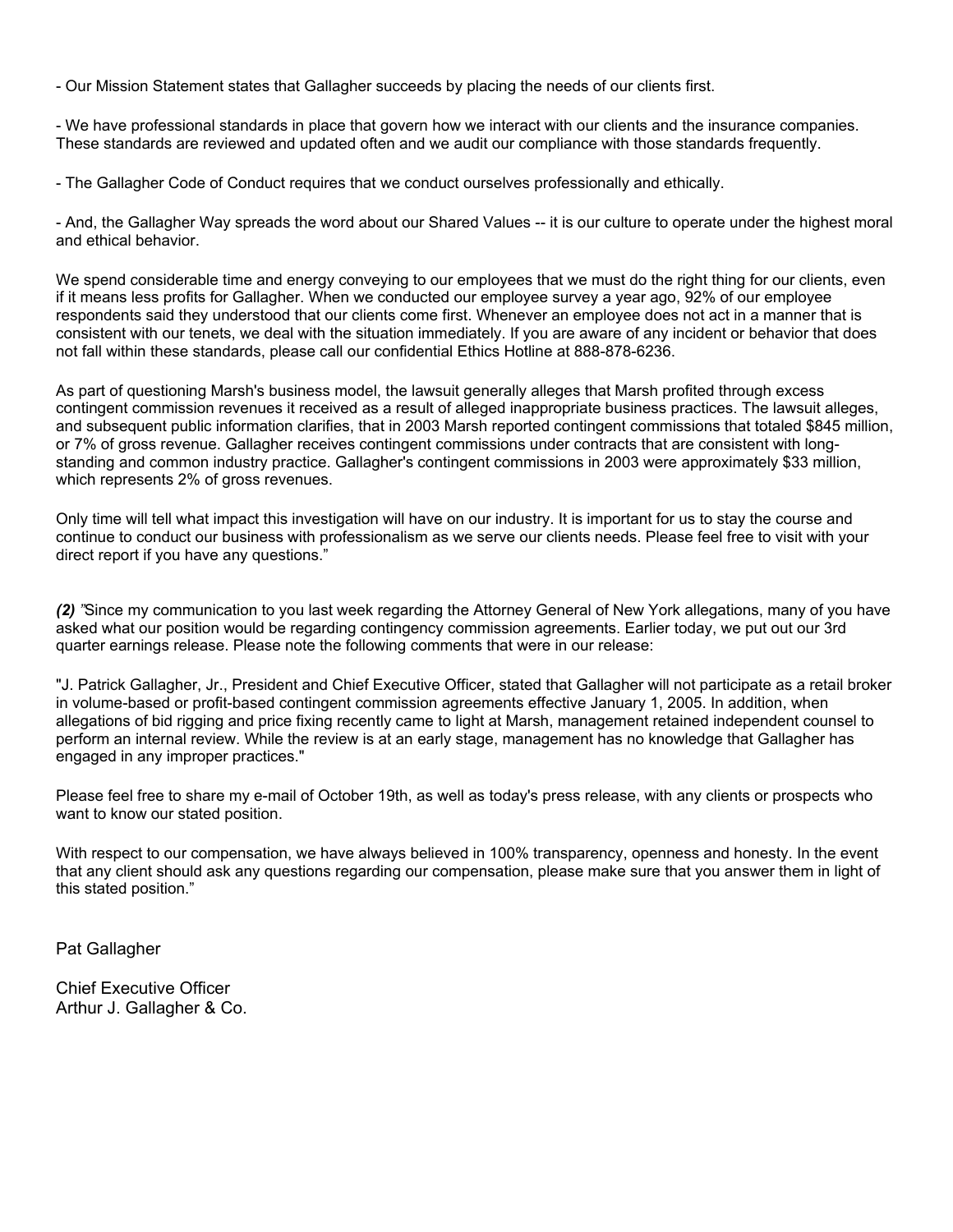